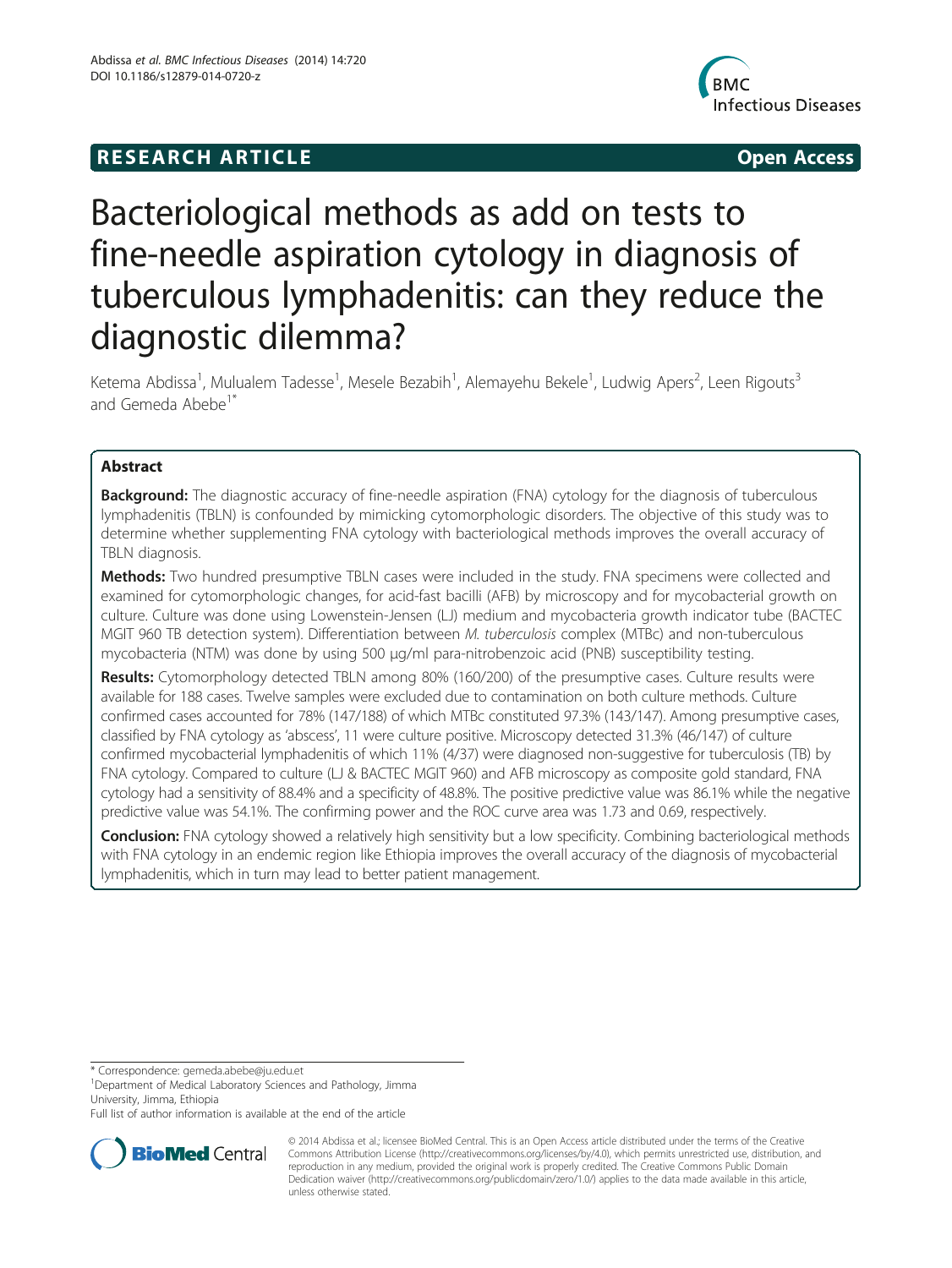#### Background

According to the 2012 WHO report, the prevalence and incidence of TB in Ethiopia was 200/100,000 and 160/ 100,000, respectively [\[1\]](#page-4-0). Among the 22 high TB burden countries Ethiopia ranked seventh in terms of all forms of TB and third in terms of extra-pulmonary TB (EPTB). About 80% of EPTB in Ethiopia is TBLN [\[2](#page-4-0)]. In 2011, the Ministry of Health of Ethiopia reported 159,017 cases of TB. The proportions of smear-positive, smearnegative, and extra-pulmonary TB were 32.7%, 34.8%, and 32.5%, respectively [[3\]](#page-4-0). A community based survey in Southwest Ethiopia indicated that the prevalence of lymph node TB was 58.0 per 100,000 population [\[4\]](#page-4-0).

Even though the case detection rate of smear-positive pulmonary TB has slightly improved (from 31% in 1999 to 36% in 2010) [\[5](#page-4-0)], little attention was given to EPTB. Clinicians suspect that lymph node TB is over diagnosed, when the diagnosis is based on the national diagnostic algorithm. A study conducted in four different sites reported that only 78% of TBLN cases were culture positive [\[6](#page-4-0)]. Diagnosis by PCR revealed that 87.5% of TBLN cases identified by clinical and cytological criteria, were positive for mycobacterial DNA [[7\]](#page-4-0). According to a study conducted in Northwest Ethiopia, successful treatment was achieved in only 24% of TBLN patients with a total death rate of 5.2% [\[8\]](#page-4-0). The study reported that the outcomes of other patients were unknown due to transfer to other health institutions in the region. Confirmation of the diagnosis merely relies on clinical evolution, which may lead to unnecessary treatment and further complications. Hence, it is important to supplement FNA cytology with better methods. We conducted a comparative study to determine whether supplementing FNA cytology with bacteriological methods improves the overall accuracy of the diagnosis of TBLN.

#### Methods

#### Study design and setting

A hospital based cross-sectional comparative study was done from April 1, 2012 to August 30, 2012 at Jimma University Specialized Hospital, Jimma zone, Southwest Ethiopia.

#### Study participants and sample size

All patients visiting the pathology diagnostic unit for presumptive TBLN (lymph node enlargement) were considered as source population. Using the single proportion formula and taking 78% sensitivity for FNA cytology as screening tool [[6\]](#page-4-0), the required number of confirmed TBLN cases was determined to be 150. Taking a mean prevalence rate of 70% of TBLN among presumptive cases [[6,7,9](#page-4-0)], 200 consecutive presumptive TBLN cases needed to be included in the study. Critically ill patients and

patients already on anti-TB drugs were excluded from the study.

### Data collection

A structured questionnaire was used to collect sociodemographic and clinical data. Trained data collectors working at the pathology diagnostic unit collected the data. HIV test results were retrieved from the patients' records after obtaining informed consents. The pathologist in charge collected FNA specimens. The first drop of the specimen was used for the cytomorphologic analysis and AFB microscopy. TBLN diagnosis by cytology was made by observation of the presence of epitheloid cell granulomas and caseous necrosis with or without Langhan's giant cells [[10,11\]](#page-4-0). The remainder of the specimen was used for culture. Decontamination and digestion of the specimens was done with 0.5% N-acetyl-L-cysteine (NALC)-4% sodium hydroxide (Sigma Aldrich) -2.9% sodium citrate solution and subsequently concentrated by centrifugation at 3000 RPM for 15 minutes. Sediments were re-suspended in 1 ml phosphate buffered saline prior to inoculation on LJ slants (Becton, Dickinson and Company, Sparks, MD, USA) containing both pyruvate and glycerol. Additionally 500 μl was inoculated on BACTEC MGIT tubes (Becton, Dickinson and Company, Sparks, MD, USA) according to the manufacturer's instructions. Differentiation of MTBc from NTM was done on LJ media containing PNB (500μg/ml). Strains growing on PNB containing media were considered as NTM. All procedures were done at Jimma University Laboratory of Mycobacteriology.

#### Data analysis

Data were double entered using SPSS version 15.0 statistical software (SPSS Inc. Chicago, 2007) and exported to Stata 12 (Statacorp, USA). Descriptive analyses were done to depict the TBLN presumptive cases' characteristics. Sensitivity and specificity of the different diagnostic methods (FNA cytology, AFB microscopy, culture on LJ, & BACTEC MGIT 960) were calculated using composite bacteriological methods as reference standard.

#### Ethical consideration

Jimma University research ethics review board approved this study. Patients were included only after written consent was obtained. AFB microscopy and culture results were reported back to the clinicians and used for patient management.

# Results

Two hundred consecutive presumptive TBLN cases were included. Since 12 specimens were contaminated, results for 188 cultures were used for analysis. Female presumptive cases accounted for 55% (104/188) of the total study population. The mean age of the study participants was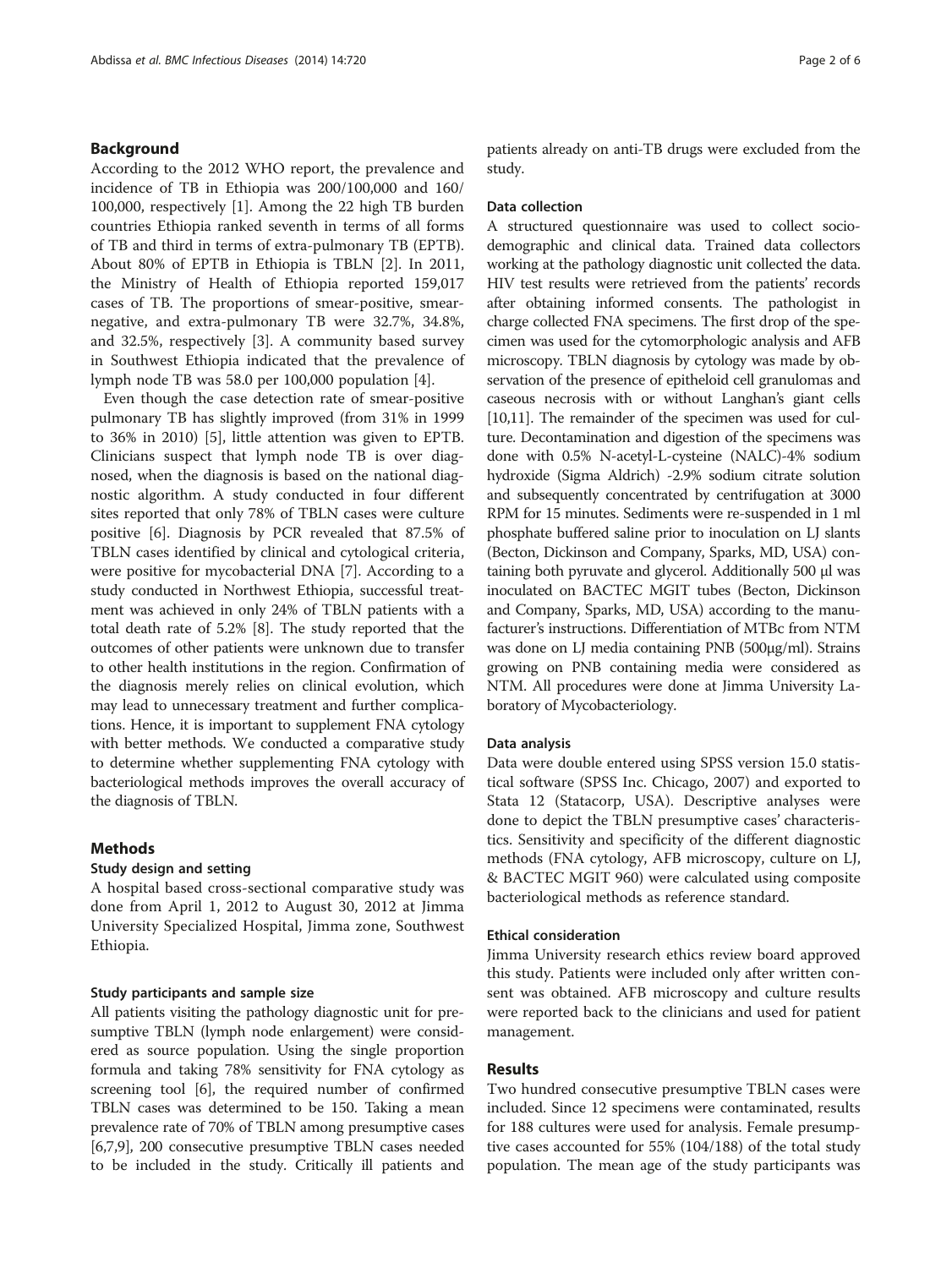Table 1 Characteristics of study participants included in the study  $(n = 200)$ 

| <b>Patient characteristics</b> |             | N(%)       |
|--------------------------------|-------------|------------|
| Age                            | $0 - 5$     | 6(3)       |
|                                | $6 - 15$    | 22(11)     |
|                                | $16 - 25$   | 66 (33)    |
|                                | $26 - 35$   | 54 (27)    |
|                                | $36 - 45$   | 31 (15.5)  |
|                                | 46-55       | 13(6.5)    |
|                                | >55         | 8(4)       |
| Sex                            | Male        | 93 (46.5)  |
|                                | Female      | 107 (53.5) |
| <b>FNA</b> appearance          | Caseous     | 86 (43)    |
|                                | Non-caseous | 114(57)    |
| Fever                          | Yes         | 155 (77.5) |
|                                | <b>No</b>   | 45 (22.5)  |
| <b>Night sweating</b>          | Yes         | 139 (69.5) |
|                                | <b>No</b>   | 61(30.5)   |
| <b>Weight loss</b>             | Yes         | 135 (67.5) |
|                                | <b>No</b>   | 65 (32.5)  |
| Loss of appetite               | yes         | 117 (58.5) |
|                                | <b>No</b>   | 83 (41.5)  |
| Cough of more than two weeks   | Yes         | 69 (34.5)  |
|                                | <b>No</b>   | 131 (65.5) |
| Lymph node mobility            | Yes         | 114 (58.2) |
|                                | <b>No</b>   | 82 (41.8)  |
| <b>Presence of BCG scar</b>    | Yes         | 87 (43.5)  |
|                                | <b>No</b>   | 113 (56.5) |
| Contact with chronic coughers  | Yes         | 47 (23.5)  |
|                                | <b>No</b>   | 153 (76.5) |
| Lymph node scar                | Yes         | 74 (37)    |
|                                | No          | 126 (63)   |

29.3years ±14.4(SD) and 33.0% were in the age category of 16–25 years (Table 1). Among patients with known sero-status ( $n = 106$ ), the HIV-TB co-infection rate was 8.9%. The majority of the cases presented with a lymph node swelling of less than one month. The cervical region was the most involved site (59% (118/200)) (Table 2).

The prevalence of bacteriologically confirmed (MGIT 960 and/or LJ positive) mycobacterial lymphadenitis was 78% (147/188). MTBc was identified in 97.3% (143/147) of the culture-positive cases while 2.7% (4/147) were NTM. Of the four patients with NTM, three were diagnosed as tuberculosis by FNA cytology. FNA cytomorphology had classified 80.3% (151/188) of the clinical presumptive TBLN cases as typical TB of which 21 were negative on culture (Table [3\)](#page-3-0).

Overall, FNA cytology had a sensitivity of 88.4% and a specificity of 48.8% (Table [4\)](#page-3-0). Similar results were obtained when compared with MGIT 960 alone (88.4% and 47.6%, respectively). MGIT 960 detected more cases as compared to solid culture (LJ media) with 12.3% additional sensitivity. When compared to FNA cytology, the incremental yield of MGIT 960, LJ and AFB microscopy among presumptive TBLN cases was 9%, 6.3% and 2%, respectively. In total, 7.5% (11/147) of all culturepositive cases were diagnosed as 'non-specific abscess' by FNA cytology. AFB smear microscopy detected 10.8% (4/37) tuberculosis cases that were diagnosed negative by FNA cytology.

Half of culture-negative cases (51.2% (21/41)) were classified as tuberculosis by FNA cytology. Caseous specimens were more likely to be diagnosed as tuberculosis by FNA cytology than purulent specimens (p- value  $=$ 0.003). Culture did not reveal any difference in positivity rate based on specimen type ( $p$  -value = 0.15). The positive predictive value and confirming power of the macroscopic appearance of FNA was high for caseous specimens, when compared to FNA cytology. There was no difference in terms of diagnostic accuracy between

| Table 2 Site of lymph node enlargement and FNA cytology result among TBLN suspects (n = 200) |  |  |  |
|----------------------------------------------------------------------------------------------|--|--|--|
|                                                                                              |  |  |  |

|                          |                       | FNA cytology result |                                                                        |    | <b>Total</b>     |  |     |
|--------------------------|-----------------------|---------------------|------------------------------------------------------------------------|----|------------------|--|-----|
|                          |                       | <b>Tuberculosis</b> | Non - specific Abscess Reactive LN* Pyogenic infection Other diagnosis |    |                  |  |     |
| Lymph node site Cervical |                       | 95                  | 6                                                                      | 6  |                  |  | 118 |
|                          | Axillary              | 27                  |                                                                        |    |                  |  | 38  |
|                          | Inguinal              | 14                  |                                                                        |    |                  |  | 15  |
|                          | Cervical and Axillary | -11                 |                                                                        |    | $\left( \right)$ |  |     |
|                          | Cervical and Inquinal |                     |                                                                        | ∩  |                  |  |     |
|                          | Axillary and Inguinal |                     |                                                                        |    | 0                |  |     |
|                          | submandibular         | 11                  |                                                                        | 0  | 0                |  | 14  |
| <b>Total</b>             |                       | 160                 | 13                                                                     | 10 | 10               |  | 200 |

 $*$  = Reactive lymphadenitis; FNA = fine needle aspirate; TBLN = tuberculous lymphadenitis.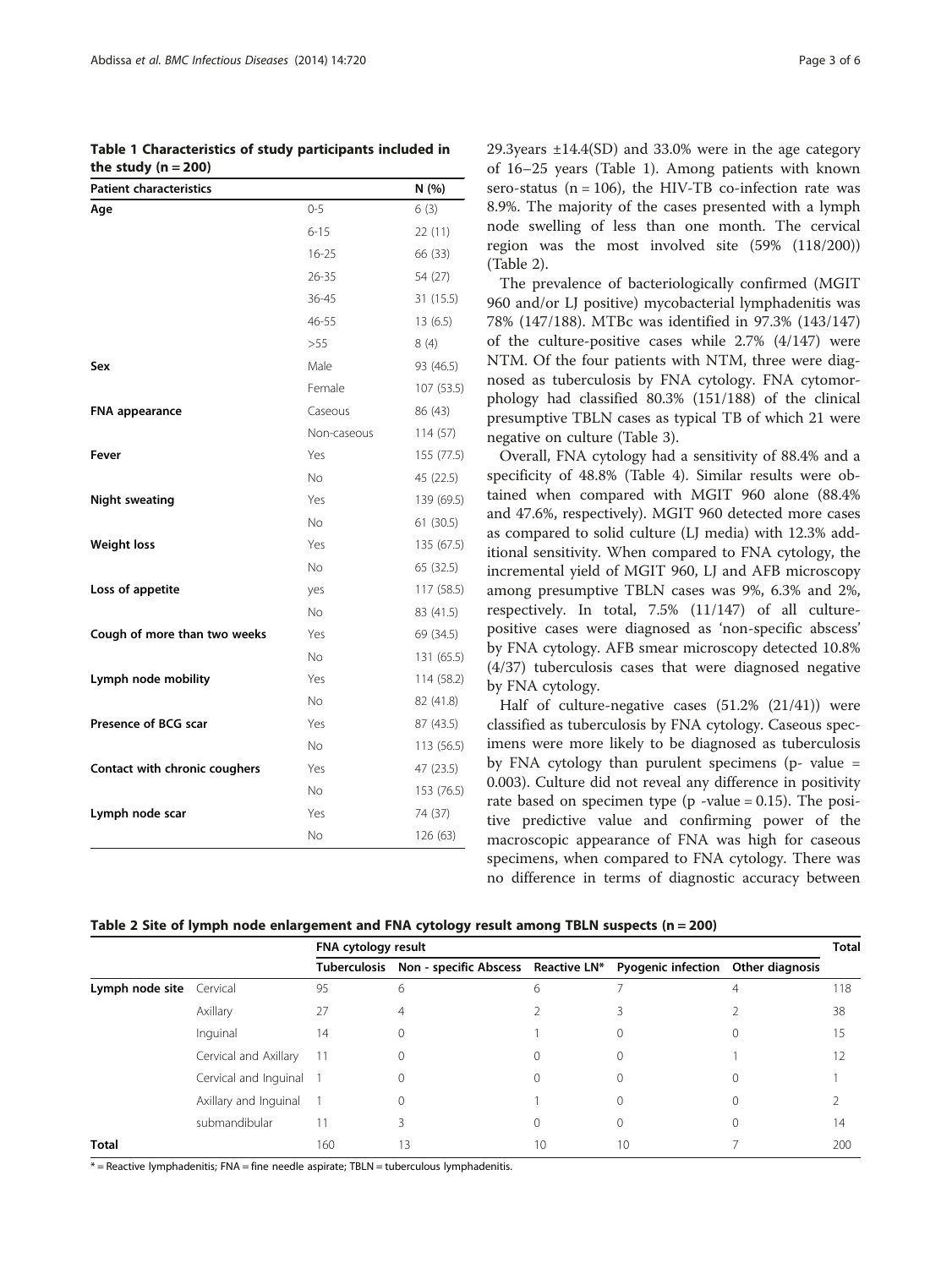| <b>Bacteriological methods</b>           |          | FNA cytology result |                 |              |
|------------------------------------------|----------|---------------------|-----------------|--------------|
|                                          |          | <b>Positive</b>     | <b>Negative</b> | <b>Total</b> |
| AFB microscopy                           | Positive | 42                  | 4               | 46           |
|                                          | Negative | 109                 | 33              | 142          |
| <b>MGIT 960</b>                          | Positive | 129                 | 17              | 146          |
|                                          | Negative | 22                  | 20              | 42           |
| Glycerol based LJ media                  | Positive | 114                 | 11              | 125          |
|                                          | Negative | 37                  | 26              | 63           |
| Pyruvate based LJ media                  | Positive | 111                 | 12              | 123          |
|                                          | Negative | 40                  | 25              | 65           |
| Composite gold standard (LJ and or MGIT) | Positive | 130                 | 17              | 147          |
|                                          | Negative | 21                  | 20              | 41           |

<span id="page-3-0"></span>Table 3 Comparison of cytomorphological changes with bacteriological methods for the diagnosis of TBLN (n = 188)

FNA cytology and bacteriological methods among HIV infected individuals  $(n = 9)$ . The specificity of FNA cytology varied according to sex. In addition, the diagnostic sensitivity of MGIT 960 was higher among males as compared to females ( $p$  -value = 0.042), just as the AFB positivity rate: male patients were more likely to be positive than females ( $p$  -value = 0.004).

# **Discussion**

Diagnosis of TBLN mainly relies on FNA cytology, as it is simple, cost effective and less invasive as compared to excision biopsy. Moreover, it is sensitive and requires minimal laboratory infrastructure [\[12](#page-4-0)]. However, since it depends on cytological changes but not on bacterial detection, its specificity is confounded by inflammatory reactions other than those caused by tuberculosis [\[13](#page-5-0)]. Additionally, it is not possible to differentiate tuberculous and non-tuberculous mycobacterial causes [[14,15\]](#page-5-0).

Among our study participants, the cervical lymph node region was the most affected site which is similar to another study report from the same area [\[4](#page-4-0)]. Bacteriological tests confirmed TBLN in 78% of the presumptive cases while 80.3% were confirmed by FNA cytology. Cytomorphological changes on FNA had a sensitivity of 88.4% with a positive predictive value of 86.1%. Even

though FNA is highly valuable in terms of its detection rate, three of the four cases due to non-tuberculous mycobacterial lymphadenitis were classified as TBLN. NTM are ubiquitous in the environment and due to better diagnostic tools, the number that is isolated and identified is increasing. Isolation of NTM could be due to patient colonization or sample contamination but it may as well reflect the real etiologic agent of the disease [[16\]](#page-5-0). The role of NTM in causing lymphadenitis is prominent in children and immune compromised individuals, but also immune competent individuals are susceptible [[17](#page-5-0),[18](#page-5-0)].

According to the existing Ethiopian guideline for the diagnosis of TBLN, patients will start anti-TB treatment if FNA cytology is suggestive. In cases of non-tuberculous mycobacterial lymphadenitis, this may lead to inappropriate treatment and to a delay in the real diagnosis. In areas where mycobacterial lymphadenitis is prevalent and the HIV burden is high, the role of NTM should be kept in mind when taking a treatment decision.

Among presumptive cases diagnosed as TBLN by FNA cytology and negative by bacteriological methods, females accounted for a higher proportion (13%) than males (7.5%). On the contrary, male patients were more likely to be AFB microscopy and culture positive on

Table 4 Diagnostic efficiency of FNA cytology as compared to composite gold standard (n = 188)

| Diagnostic efficiency of FNA cytology | Value | 95% Confidence interval |
|---------------------------------------|-------|-------------------------|
| Sensitivity                           | 88.4% | 82.1%-93.1%             |
| <b>Specificity</b>                    | 48.8% | 32.9% -64.9%            |
| ROC* area (Sens. + Spec.)/2           | 0.686 | $0.604 - 0.768$         |
| Likelihood ratio (+)                  | 1.73  | $1.27 - 2.34$           |
| Likelihood ratio $(-)$                | 0.237 | $0.137 - 0.409$         |
| Odds ratio                            | 7.28  | $3.32 - 16$             |
| Positive predictive value             | 86.1% | 79.5% -91.2%            |
| Negative predictive value             | 54.1% | 36.9%-70.5%             |

\*ROC = Receiver operator characteristic curves (plot of false positives against true positives for all cut-off value).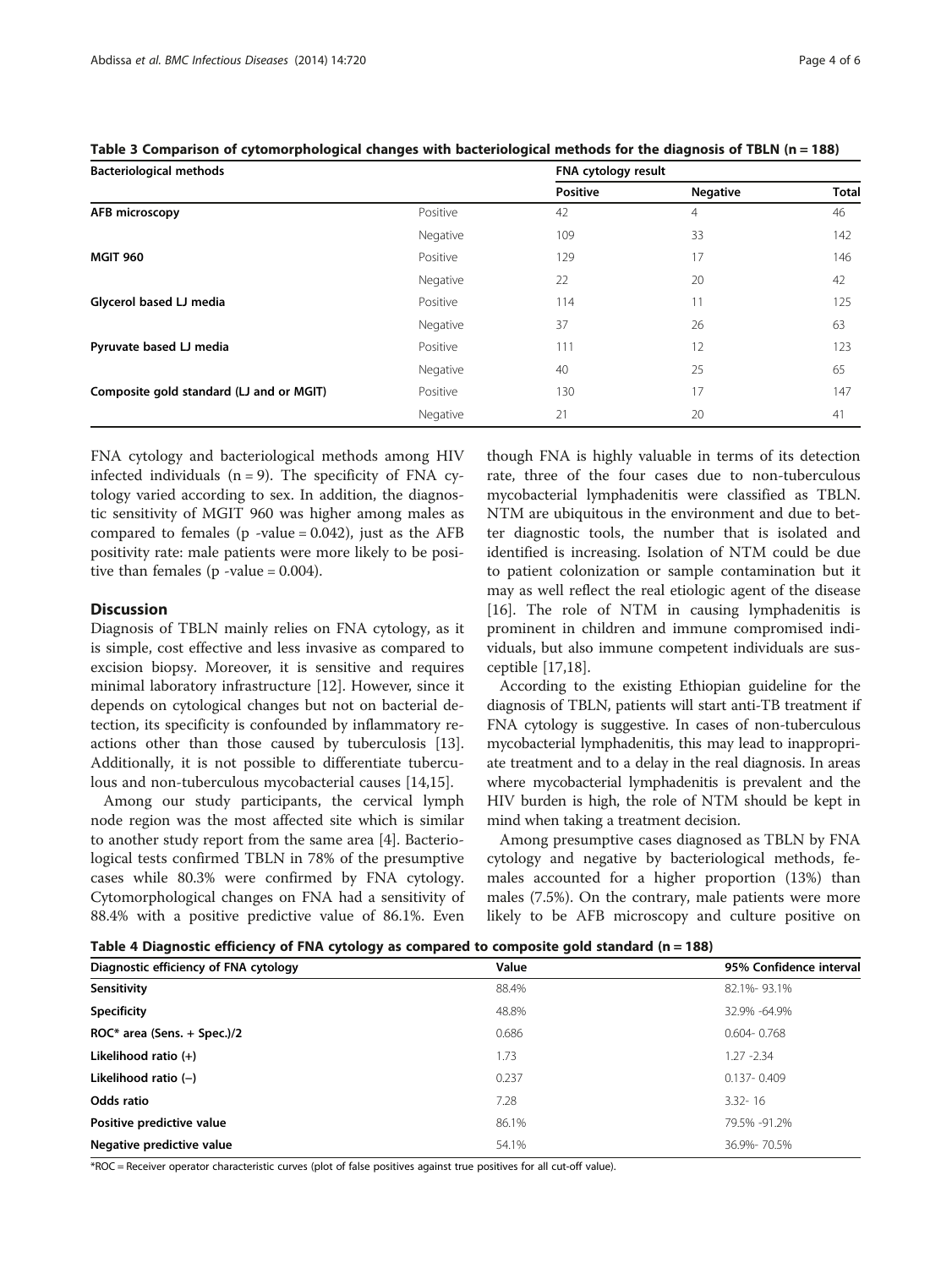<span id="page-4-0"></span>MGIT 960. Epidemiological studies of TBLN based on FNA cytology confirmed that females were more affected as compared to males [\[19,20](#page-5-0)]. This could be due to the predominance of non-specific lymph node reactions among females, as well as differences in bacterial load and the poor specificity of FNA cytology [[21\]](#page-5-0). This calls for more specific methods that confirm the presence of the etiologic agent.

Most cases diagnosed as abscess on FNA cytology were culture positive. The MGIT 960 mycobacterial detection system increased the sensitivity of true FNA cytology positive cases by 12% without redundancy. This method is resource intensive and technically complex. However, if the facility allows it, it is highly recommended to consider FNA cytology negative presumptive TBLN cases for liquid culture. An additional advantage is that it allows for subsequent species identification and eventual drug susceptibility testing. AFB microscopy detected 31.3% of culture-confirmed cases. Interestingly, 31% of cases diagnosed as abscess by cytomorphology were AFB positive. Since it is simple and cost effective, supplementing FNA cytology with Ziehl-Neelsen microscopy can improve the diagnosis in patients presenting with lymphadenopathy.

In areas where disease prevalence is high, diagnostic methods with high specificity are important to decrease the probability of false positive diagnoses [\[22](#page-5-0)]. In this study the receiver operating curve area, the specificity and the negative predictive value of FNA cytology were low, thereby indicating its poor discriminatory capacity among true negative cases. The pitfall for the pathologist could be other granulomatous reactions in the absence of MTBc. In high TB burden countries like Ethiopia, applying FNA cytology as a sole diagnostic method implies misdiagnosed patients. They may wrongly receive longterm anti-TB treatment, with all its possible side effects, and the true diagnosis may be delayed, or may never be found. Put in a broader way, it may also affect the quality of service to TB cases as resources are going to wrongly diagnosed patients.

Caseous specimens were more likely to be suggestive for TB by FNA cytology as compared to purulent type specimens, corroborating previous reports that caseation is strongly indicative for TBLN [[23,24\]](#page-5-0). We did not observe a higher yield by culture but purulent specimens were more likely to be positive on AFB microscopy. This suggests that combining AFB microscopy with FNA cytology may increase the specificity of the diagnosis.

#### Conclusions

In conclusion, supplementing FNA cytology with AFB microscopy and mycobacterial culture in an endemic region like Ethiopia helps to increase the specificity of the diagnosis of TBLN. Moreover, culture allows drug resistance

testing which was hitherto given less attention in this form of extrapulmonary TB. All this may substantially improve the management of patients that present with lymphadenpathy.

#### Competing interests

The authors declare that they have no competing interests.

#### Authors' contributions

KA conceived the study, was involved in statistical analysis and in manuscript writing. GA conceived the study, coordinated the laboratory work and was involved in review of the manuscript. MT was involved in data collection, statistical analysis and manuscript review. MB & AB were involved in data collection and manuscript review, LA & LR involved in manuscript review. All authors read and approved the final manuscript.

#### Acknowledgment

We thank all study participants for their co-operation. This study was funded by the interuniversity cooperation between Jimma University and Flemish Universities (The VLIR-UOS project).

#### Author details

<sup>1</sup>Department of Medical Laboratory Sciences and Pathology, Jimma University, Jimma, Ethiopia. <sup>2</sup>Department of Clinical Sciences, Institute of Tropical Medicine, Antwerp, Belgium. <sup>3</sup>Mycobacteriology Unit, Department of Microbiology, Institute of Tropical Medicine, Antwerp, Belgium.

#### Received: 30 April 2014 Accepted: 15 December 2014 Published online: 31 December 2014

#### References

- World Health Organization(WHO): WHO report 2012: WHO Global Tuberculosis report 2012. Geneva: World Health Organization; 2012.
- 2. Biadglegne F, Tesfaye W, Anagaw B, Tessema B, Debebe T, Mulu A, Sack U, Rodloff AC: Tuberculosis lymphadenitis in ethiopia. Jpn J Infect Dis 2013, 66(4):263–268.
- 3. Federal Ministry of Health of Ethiopia(FMOH): Guidelines for Clinical and Programmatic Management of TB, Leprosy and TB/HIV in Addis Ababa, Ethiopia. 2013.
- 4. Abebe G, Deribew A, Apers L, Abdissa A, Deribie F, Woldemichael K, Shiffa J, Tesfaye M, Jira C, Bezabih M, Aseffa A, Bekele A, Colebunders R: Tuberculosis lymphadenitis in Southwest Ethiopia: a community based cross-sectional study. BMC Public Health 2012, 12(1):504.
- 5. Federal Ministry of Health of Ethiopia(FMOH): First Ethiopian natioanal population based tuberculosis prevalence survey. Addis Ababa, 2011.
- 6. Iwnetu R, van den Hombergh J, Woldeamanuel Y, Asfaw M, Gebrekirstos C, Negussie Y, Bekele T, Ashenafi S, Seyoum B, Melaku K, Yamuah L, Tilahun H, Tadesse Z, Aseffa A: Is tuberculous lymphadenitis over-diagnosed in Ethiopia? Comparative performance of diagnostic tests for mycobacterial lymphadenitis in a high-burden country. Scand J Infect Dis 2009, 41(6–7):462–8.
- 7. Kidane D, Olobo JO, Habte A, Negesse Y, Aseffa A, Abate G, Yassin MA, Bereda K, Harboe M: Identification of the causative organism of tuberculous lymphadenitis in ethiopia by PCR. J Clin Microbiol 2002, 40(11):4230–4234.
- 8. Biadglegne F, Birhanu A, Debebe T, Tesfaye B, Tessema B, Rodloff AC, Sack U: Tuberculosis lymphadenitis and its treatment outcome in felege hiwot referral hospital, northwest ethiopia: a retrospective study. Int J Biol Med Res 2013, 4(1):2942–2947.
- 9. Yassin MA, Olobo JO, Kidane D, Negesse Y, Shimeles E, Tadesse A, Demissie A, Britton S, Harboe M, Aseffa A, Abate G: Diagnosis of tuberculous lymphadenitis in Butajira, rural Ethiopia. Scand J Infect Dis 2003, 35(4):240–243.
- 10. Verma K, Kapila K: Aspiration cytology for diagnosis of tuberculosisperspectives in India. Indian J Pediatr 2002, 69(Suppl 1):S39-43.
- 11. Bezabih M, Mariam DW: Determination of aetiology of superficial enlarged lymph nodes using fine needle aspiration cytology. East Afr Med J 2003, 80:559-563.
- 12. Giri S, Kar, Singh E: Fine needle aspiration cytology for the diagnosis of tuberculosis lymphadenitis. UCRR 2012, 4(24):124–130.